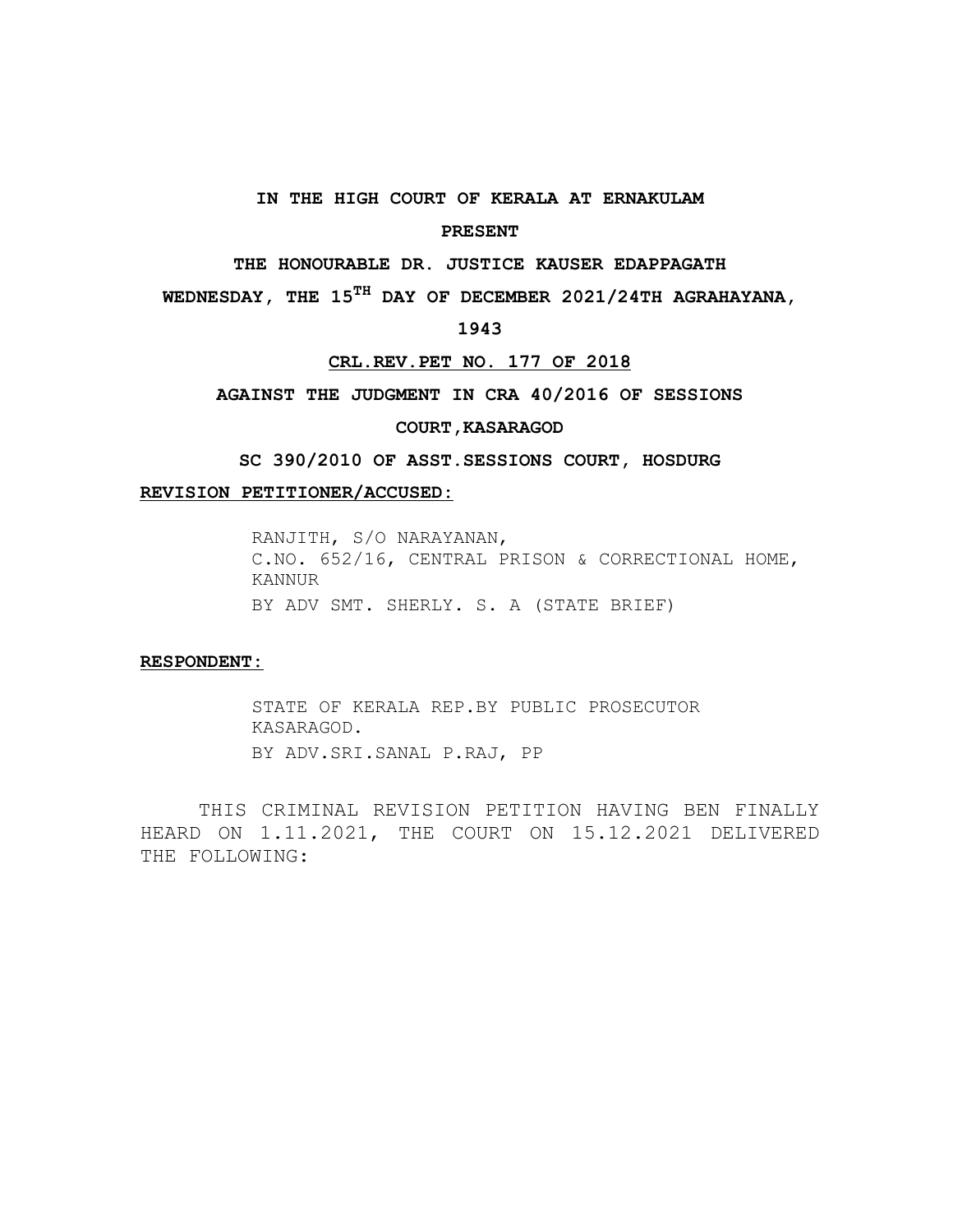-:2:-

# **"C.R."**

# **O R D E R**

Dated this the 15<sup>th</sup> day of December, 2021

The accused is the revision petitioner. He challenges concurrent findings of guilt u/s 376 of IPC against him.

2. The victim and her mother, both illiterate, were residing at their residential house situated at Puliyamkulam, Parappa Village. Both of them were working as a coolie at a nearby quarry. The accused was working at a furniture shop situated near to the house of the victim. Admittedly the victim and the accused got acquainted and they fell in love eventually. They decided to marry. The prosecution allegation is that, one day in the third week of December 2009, at 11.00 p.m, the accused went to the house of the victim, had sex with her and made her pregnant on false promise of marriage.

3. The Vellarikkundu police registered crime against the accused on the basis of the First Information Statement (Ext. P1) given by the victim after three months of the alleged incident. After hearing both sides, the trial Court framed charge against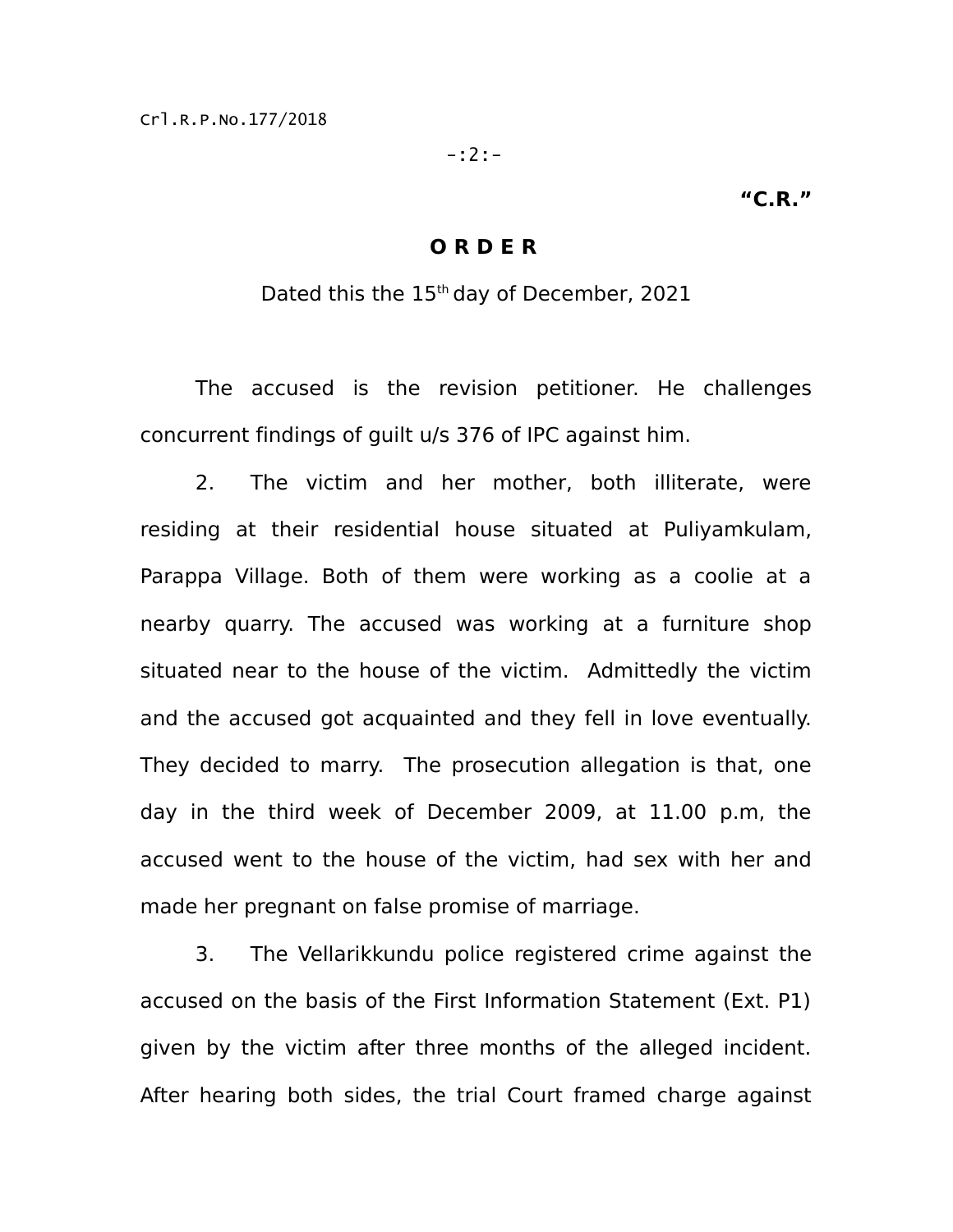the accused u/s 376 of IPC. He pleaded not guilty. After trial, the trial Court found the accused guilty u/s 376 of IPC, convicted and sentenced him to undergo rigorous imprisonment for 7 years and to pay a fine of  $\overline{10,000}$ -, in default to suffer rigorous imprisonment for six months. In appeal, the appellate Court confirmed the conviction and sentence. The conviction was based mainly on the oral testimonies of the victim and her mother who were examined as PWs1 and 2 respectively.

4. As the revision petitioner was not represented by his own lawyer, Smt. Sherly S.A was appointed as the Legal Aid Counsel. I heard the learned Legal Aid Counsel as well as the learned Public Prosecutor Sri.Sanal P.Raj.

5. The learned Counsel for the revision petitioner impeached the findings of the courts below on appreciation of evidence and resultant finding as to the guilt. The learned counsel submitted that even if the prosecution case is believed in its entirety, still on the basis of the material brought on record by the prosecution, offence under S.376 of IPC is not made out against the accused. The counsel further submitted that there is no cogent and reliable evidence to show that the accused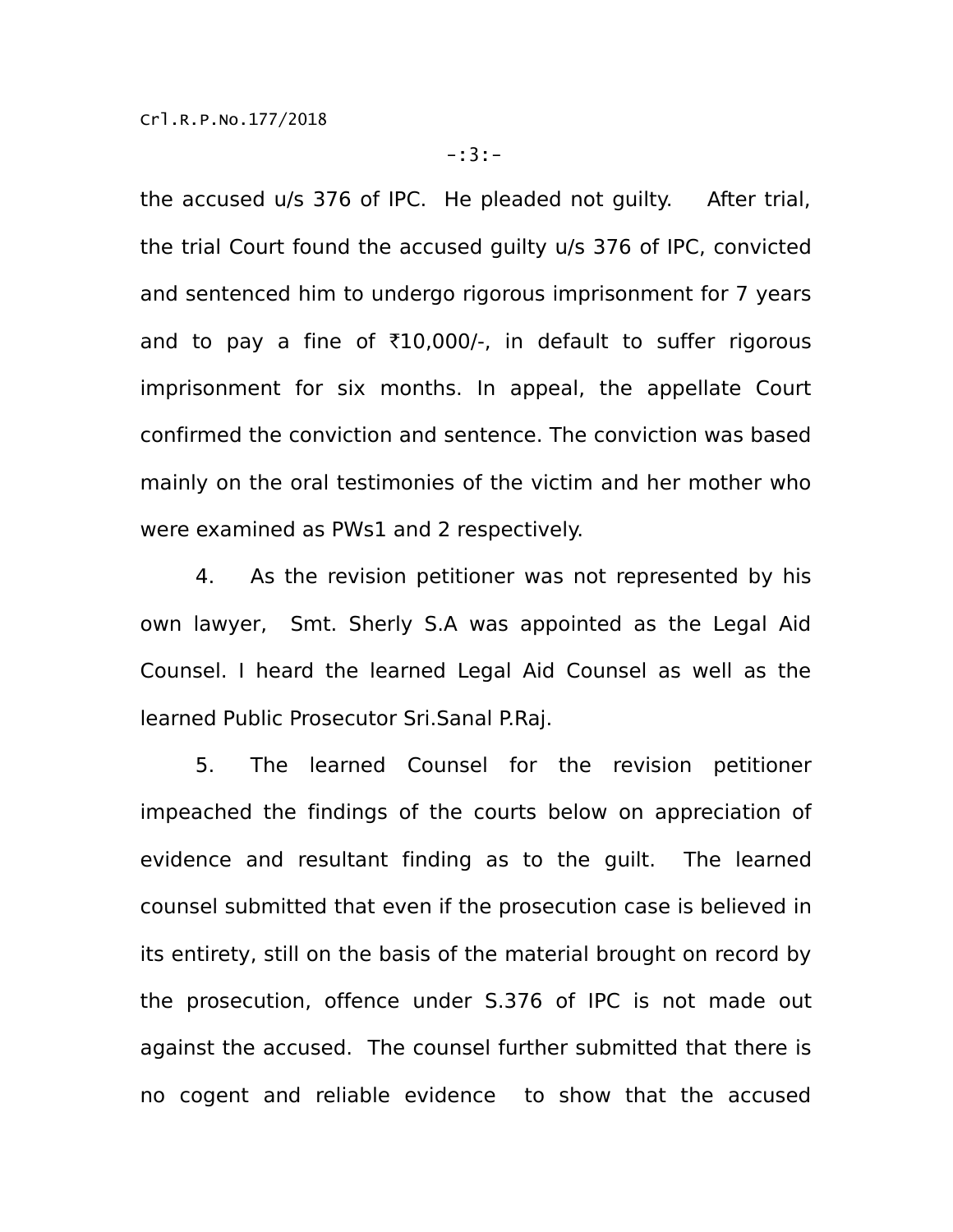committed rape on the victim as alleged by the prosecution. The courts below committed serious illegality in convicting the accused, submitted the counsel. The learned Public Prosecutor, on the other hand, supported the findings and verdict handed down by the courts below and argued that necessary ingredients of S.376 of IPC had been established and the prosecution has succeeded in proving the case beyond reasonable doubt.

6. The testimony of PW1 and the statement of the accused given u/s 313 of Cr.P.C would show that the victim and the accused got acquainted, their friendship blossomed eventually and they fell in love with the knowledge of PW2. It is also not in dispute that subsequently, the accused proposed the victim and they decided to marry. According to the prosecution, the accused withdrew from the marriage proposal unilaterally after satisfying his sexual lust on the fateful day, while according to the defence, the victim and her mother withdrew from the marriage proposal since the accused failed to return gold chain borrowed by him from the victim for pledging.

7. PW2 narrated the circumstances which led to the close acquaintance of PW1 with the accused. According to her, the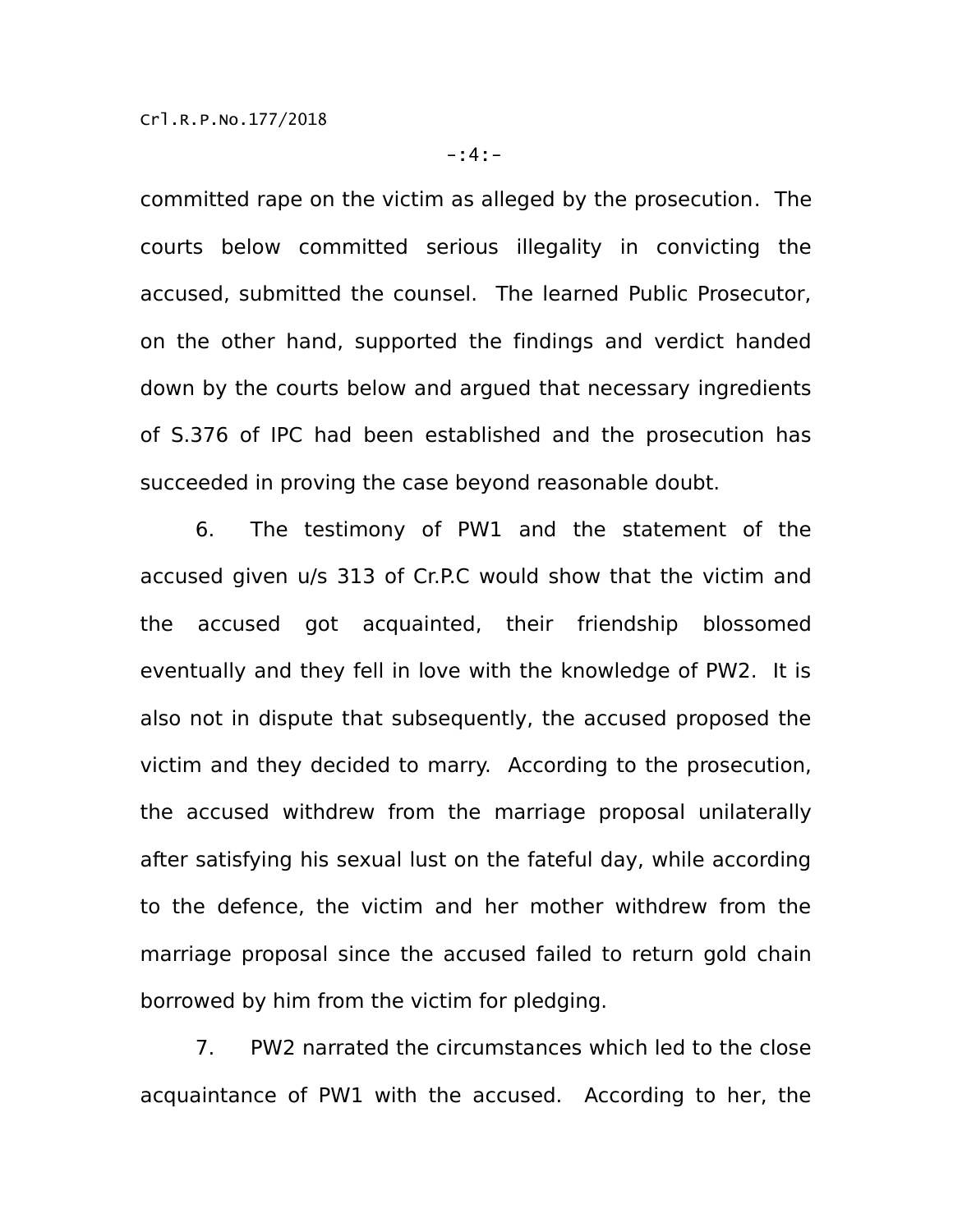accused was a frequent visitor to her house, pretended love for PW1 and expressed desire to marry her. She deposed that the accused made her believe that his relatives would officially come and meet her with the marriage proposal. She further stated that thereafter the accused impregnated the victim which she came to know only when the victim was taken to a doctor due to vomiting. PW1 deposed that on the alleged day and time of the incident, the accused came to her house and knocked at the door. When she opened the door, the accused entered the room, hugged and impregnated her. The only incriminating part in the testimony of PW1 is that "the accused hugged and impregnated me (പ്രതി എന്നെ കെട്ടിപിടിച്ച ഗർഭിണിയാക്കി)". There is no other evidence to suggest penetrative sexual intercourse. There is no evidence to show that the victim gave birth to a child as alleged. Admittedly no DNA test was conducted to find out the paternity of the child. Still, both the courts below found that oral testimony of PWs 1 and 2 are sufficient to suggest sexual intercourse between the victim and the accused on the fateful day. However, the appellate Court found that consent writ large in the prosecution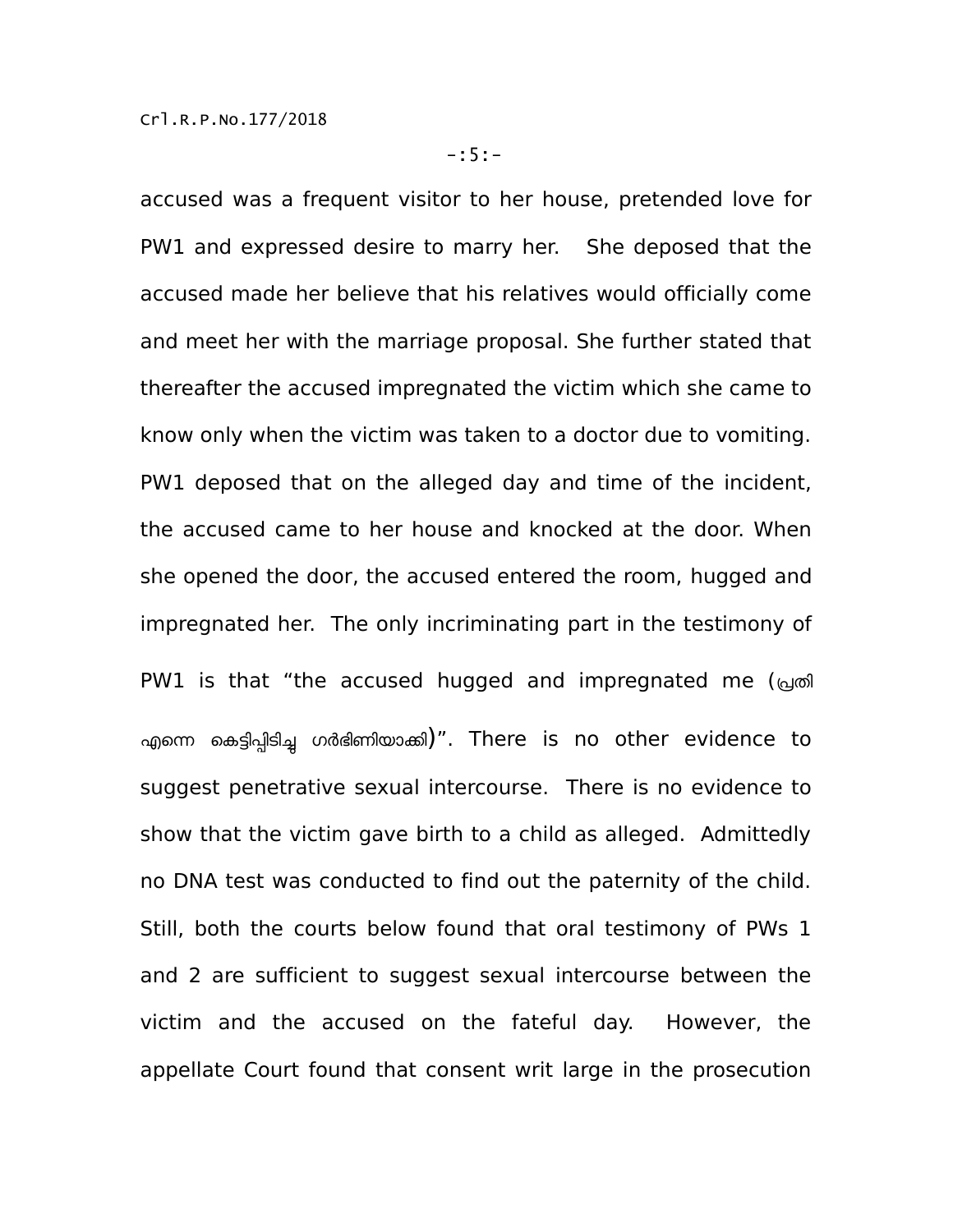evidence, but the evidence and circumstances disclose that the consent was obtained by the accused by giving false promise of marriage and the victim submitted to him with the hope that he would marry her in future. Accordingly it was concluded that the consent is vitiated and the sexual intercourse constitutes rape.

 8. According to Section 375 of IPC (prior to amendment in 2013), the offence of rape is the commission of a penetrative sexual intercourse upon a woman by a man under circumstances falling under any of the six descriptions specified therein. A reading of S.375 IPC shows that to commit 'rape', a man must have 'sexual intercourse' with a woman. The Apex Court, by referring to offence of 'rape', held in **Sakshi v. Union of India** (AIR 2004 SC 3566) that 'sexual intercourse' is heterosexual intercourse involving penetration of the vagina by the penis. Needless to say, even the slightest penile vaginal entry will amount to 'sexual intercourse'. The Apex Court and various High Courts have made it clear that the 'penile accessing' would be sufficient to constitute the 'penetration' in the sexual intercourse, which is necessary for the offence of 'rape', which occurs, even in the absence of actual entry of the male organ through vagina or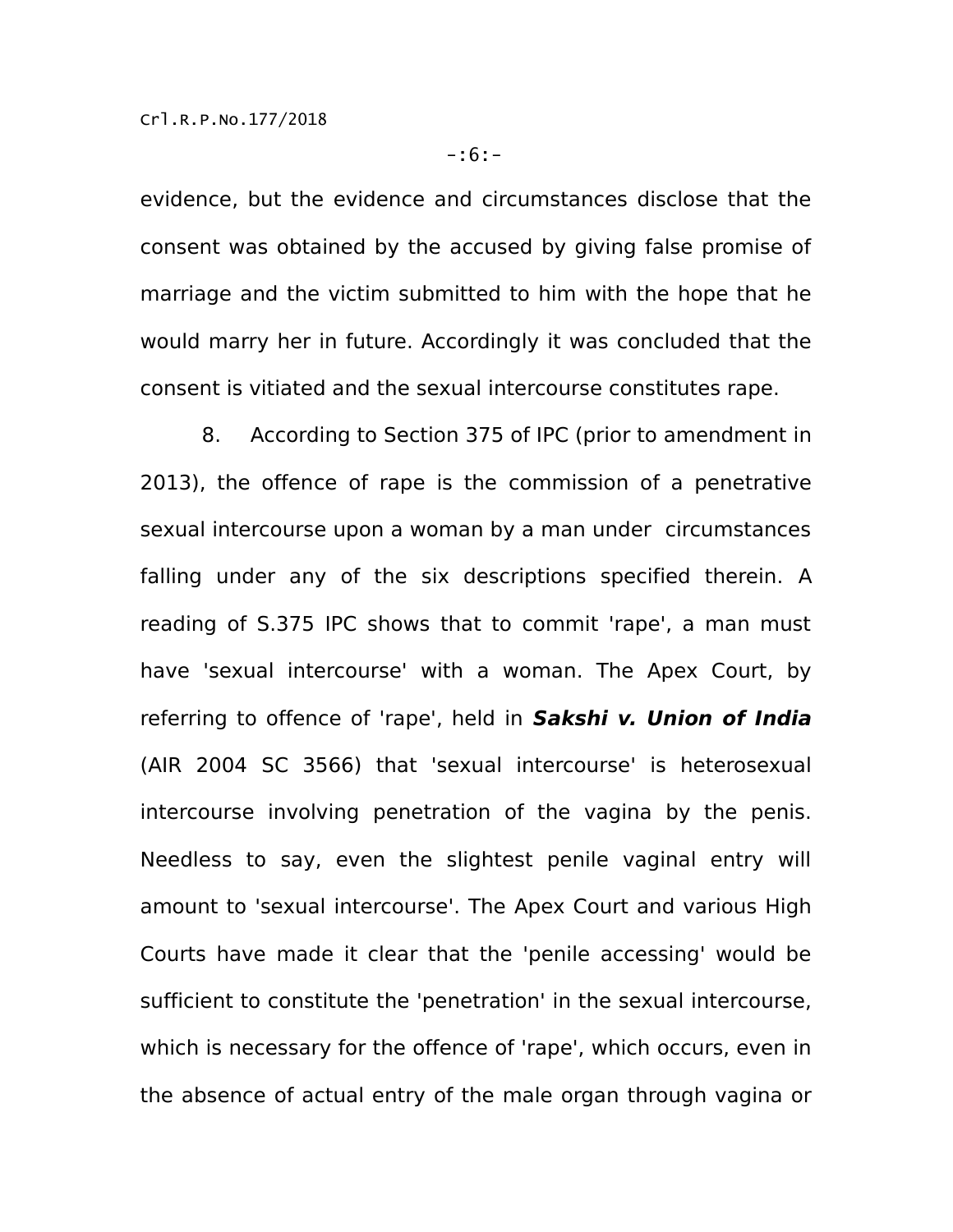rupture of hymen. The definition of rape as per Section 375 of IPC has undergone a sea change after the amendment introduced in Section 375 with effect from 03/02/2013 bringing within its ambit any non-consensual penetration of a sexual nature. Since the commission of the offence in this case was in the year 2009, it is governed by the unamended provision.

9. The evidence of a victim of a sexual offence is entitled to great weight, absence of corroboration notwithstanding. However, even in a case of rape, the onus is always on the prosecution to prove affirmatively each ingredient of the offence it seeks to establish and such onus never shifts. One of the cardinal principles of our system of administration of criminal justice that a person arraigned as the accused is presumed to be innocent unless that presumption is rebutted by the prosecution by production of evidence as may show him to be guilty of the offence with which he is charged is applicable to rape case as well. Penetration being an essential ingredient of the offence of rape, there must be proof of actual penetration or at least penile accessing. The only witness who can prove that is the victim. But, even on a plain reading of the evidence of PW1, such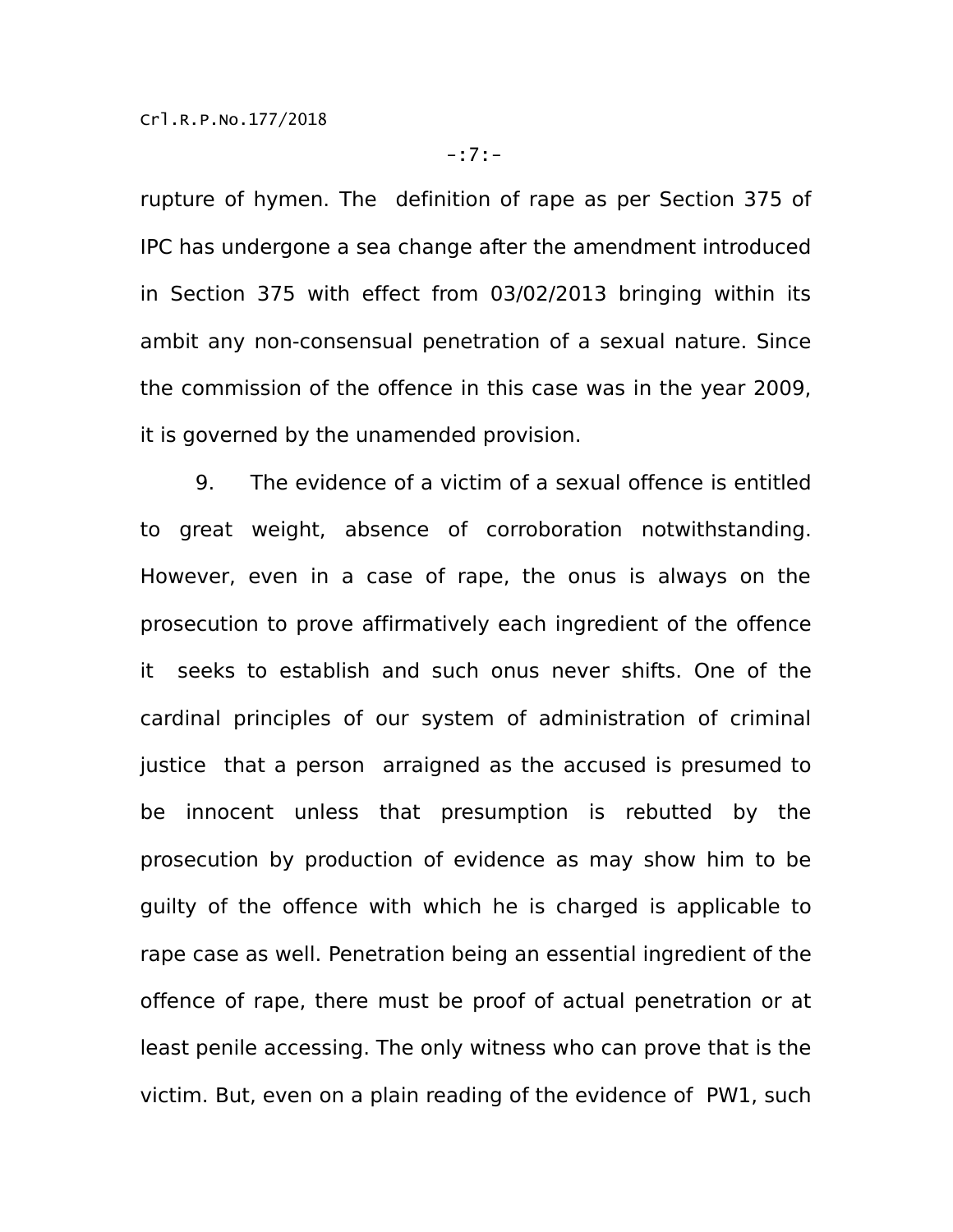fact is not revealed. She has not stated anything relating to "penile penetration" or such attempt. She only stated that the accused hugged and impregnated her. Mere statement by the victim in her evidence "the accused hugged and impregnated me" without indication about penetration aspect is not sufficient to attract the offence of rape. Such a vague statement would not be a substitute for the statutory mandate as contained in the Explanation to S. 375. Offence of rape is constituted only if the ingredients under S.375 are made out. Unless the victim states in her evidence about the penetrative non consensual sexual act by the accused on her, the offence of rape cannot be said to be made out. The evidence of PW1 is lacking in this aspect.

10. Even if the prosecution version that there was sexual intercourse between the accused and the victim on the fateful day is assumed as correct, still the evidence on record and the attending circumstances do not remotely suggest that it was nonconsensual. The appellate court also, after adverting to the evidence of PWs 1 and 2, observed that the consent writ large in the prosecution evidence. However, it was found the consent was obtained by the accused by making a false promise to marry and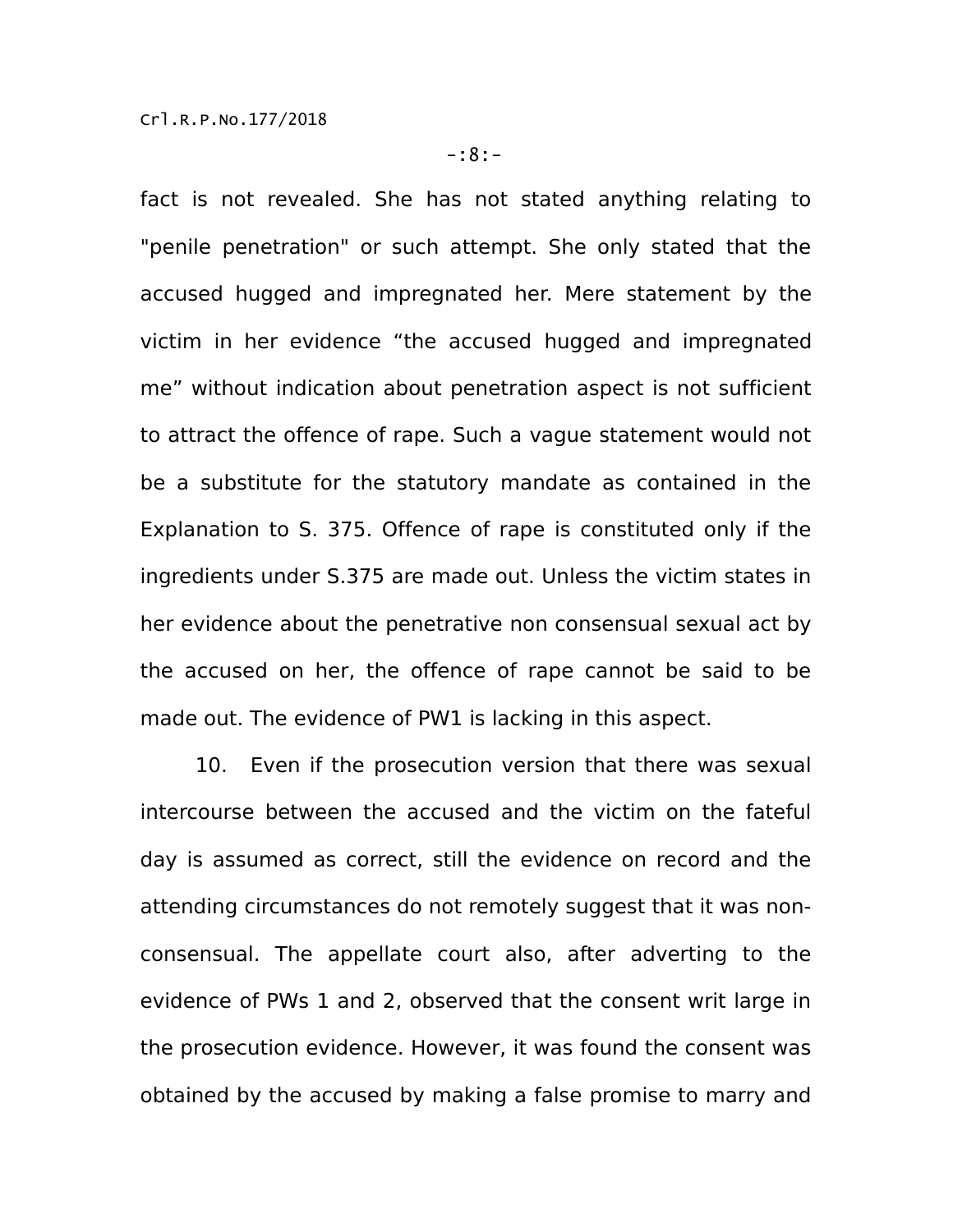such a consent is non-est in law. Let me examine the correctness and legality of the said factual finding with reference to law on the point.

11. Consent is at the centre of the offence of rape. If we analyze Section 375 of IPC, there is no such mention of the consent obtained under the false promise of marriage. Section 90 of IPC refers to the expression "consent". Section 90, though, does not define "consent", describes what is not consent. It says that "consent" is not a consent if it is given by a person under a misconception of fact, and if the person doing the act knows or has reason to believe, that the consent was given in consequence of such misconception. Relying on this, the courts have interpreted the word "consent" in the description 'secondly' under Section 375 i.e. "without her consent", and held that any consent given under a misconception of fact is vitiated and therefore the act becomes an act without consent, thereby making it rape.

12. In **Uday v. State of Karnataka** {(2003) 4 SCC 46} which was the first in the line of judgments – the Apex Court held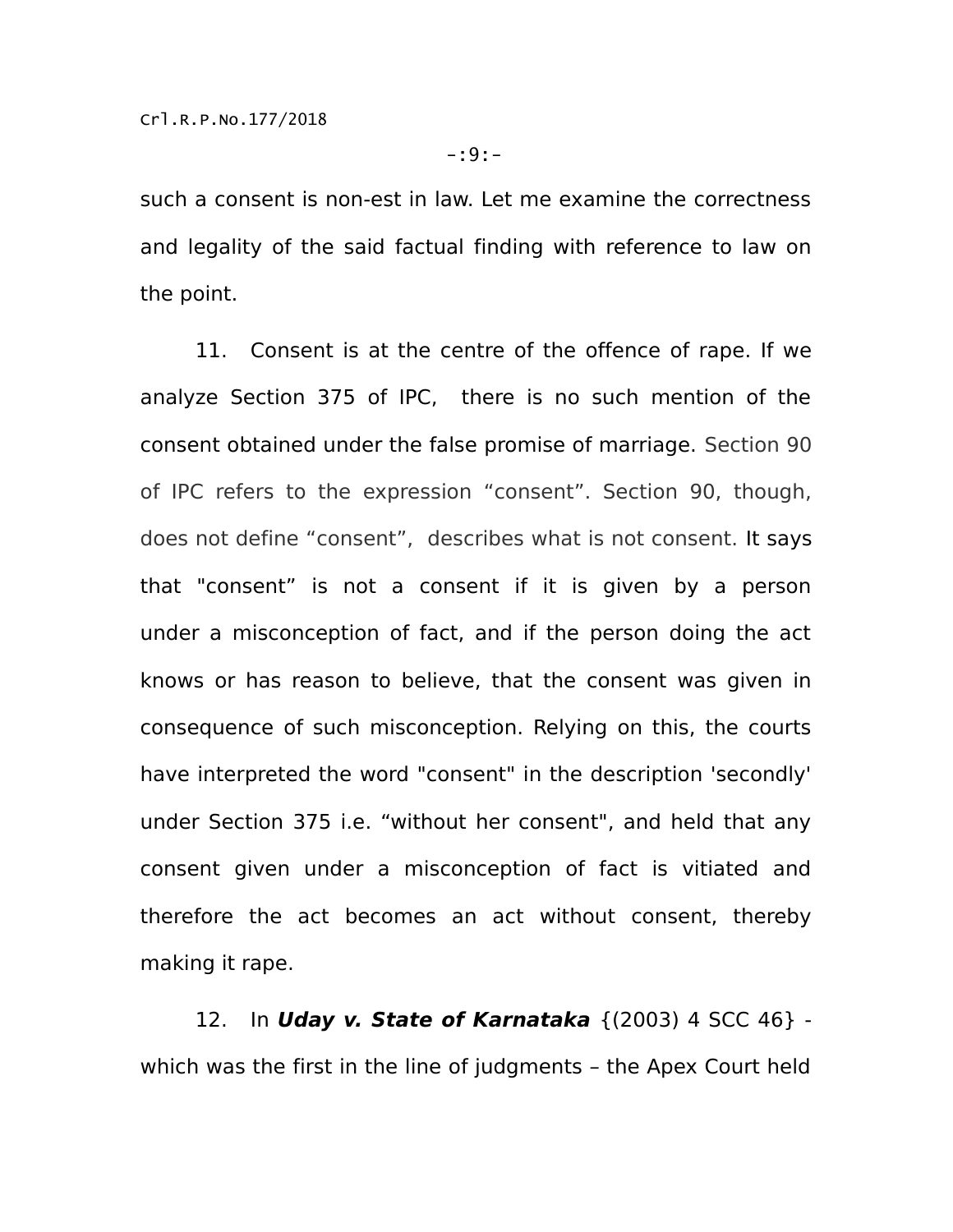that a false promise to marry cannot come within the ambit of 'misconception of fact' and that the consent given by the woman to sexual intercourse with a person with whom she is deeply in love on a promise that he would marry her on a later date, cannot be said to be given under a misconception of fact. It was further held that there is no straitjacket formula for determining whether consent given by the woman to sexual intercourse is voluntary, or whether it is given under a misconception of fact and that the court needs to look at surrounding circumstances and weigh the evidence keeping in view the fact that the burden is on the prosecution to prove each and every ingredient of the offence, absence of consent being one of them. However, later, in **Deelip Singh v. State of Bihar** {(2005) 1 SCC 88}, the Apex Court, for the first time, unequivocally held that a false promise to marry falls within the ambit of the description "secondly" of Section 375 i.e. "without her consent". It was held that a representation deliberately made by the accused with a view to elicit the assent of the victim without having the intention or inclination to marry her, will vitiate the consent given. In **Pradeep Kumar v. State of Bihar** {(2007) 7 SCC 413} while reiterating that a promise to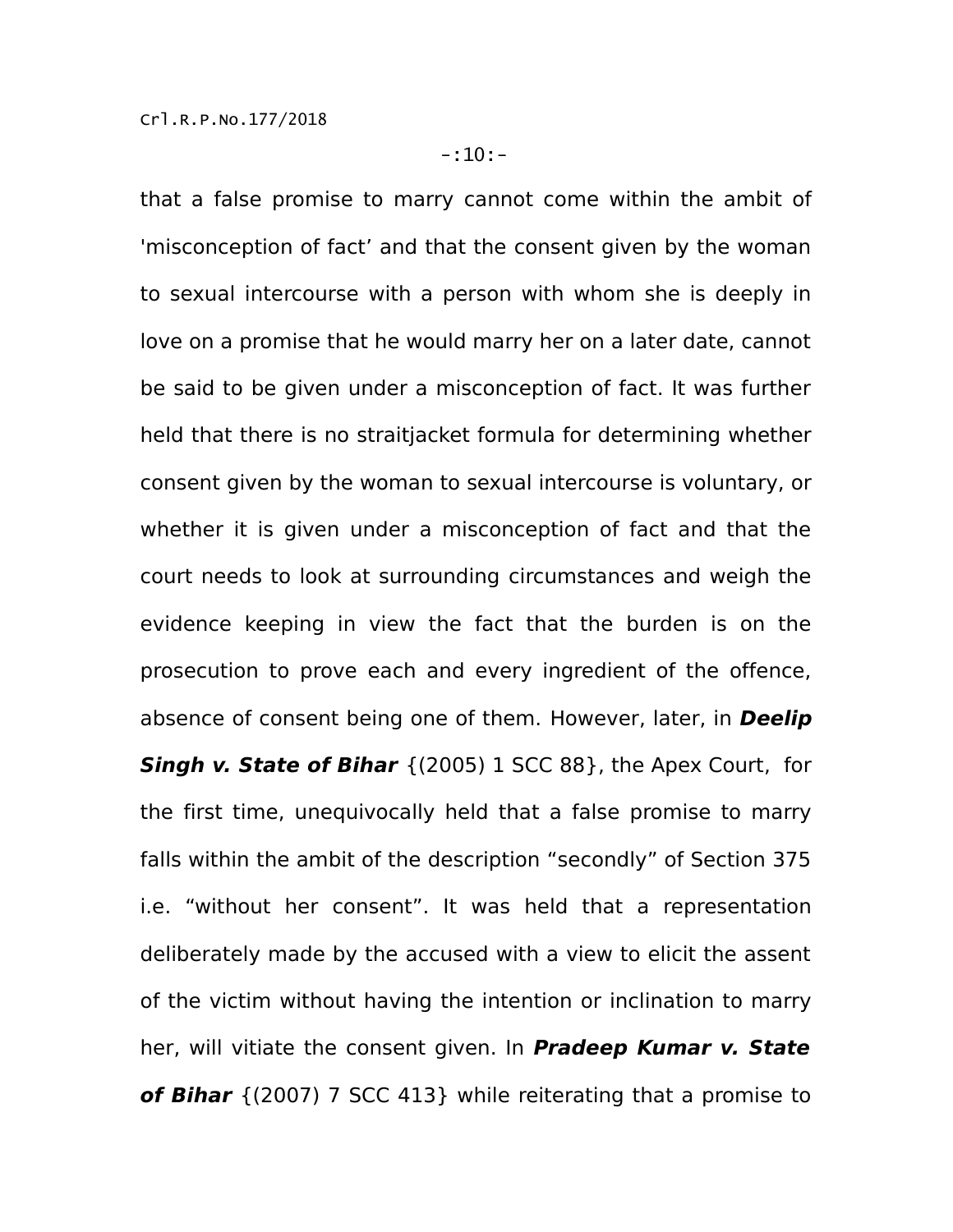marry without anything more will not give rise to misconception of fact within the meaning of Section 90, clarified that a representation deliberately made by the accused with a view to elicit the assent of the victim without having the intention or inclination to marry her, will vitiate the consent. The Apex court qualified the proposition which it stated earlier by adding the qualification at the end unless the court can be assured that from the very inception the accused never really intended to marry her.

13. In **Deepak Gulati v. State of Haryana** {(2013) 7 SCC 675} and in **Dhruvaram Muralidhar Sonar (Dr) v. State of Maharashtra** (AIR 2019 SC 327), the Apex Court drawing distinction between rape and consensual sex observed that the Court must very carefully examine whether the complainant had actually wanted to marry the victim or had mala fide motives and had made a false promise to this effect only to satisfy his lust. Drawing distinction between mere breach of a promise and not fulfilling a false promise, it was further observed that if the accused has not made the promise with the sole intention to seduce the prosecutrix to indulge in sexual acts, such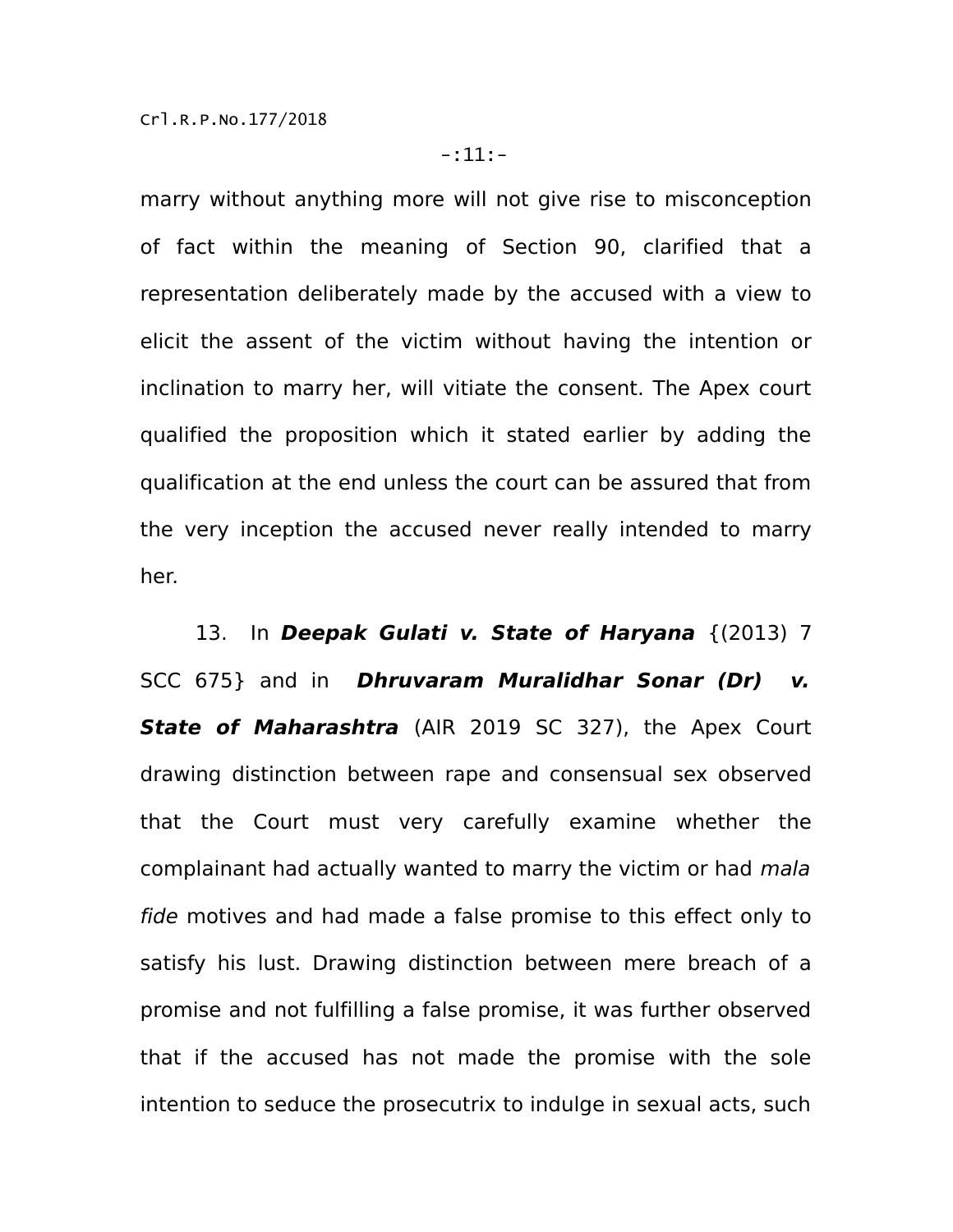an act would not amount to rape and that if the accused had any mala fide intention or had clandestine motives, it is a clear case of rape. Again in **Pramod Suryabhan Pawar v. State of Maharashtra and Another** {(2019) 9 SCC 608} the Apex Court held that not every failed promise to marry can lead to a rape charge. The bench made a distinction between breach of a promise and a false promise, which would lead to "misconception of fact" vitiating a women's "consent" in law. It was held that where the promise to marry is false and the intention of the maker at the time of making the promise itself was not to abide by it but to deceive the woman to convince her to engage in sexual relations, there is a "misconception of fact" that vitiates the woman's "consent" under Section 375 (rape) of IPC, on the other hand, a breach of a promise cannot be said to be a false promise. To establish a false promise, the maker of the promise should have had no intention of upholding his word at the time of giving it," said the judgment. It emphasized that the 'consent" of a woman with respect to Section 375 must involve an active and reasoned deliberation towards the proposed act and to establish whether the 'consent" was vitiated by a "misconception of fact"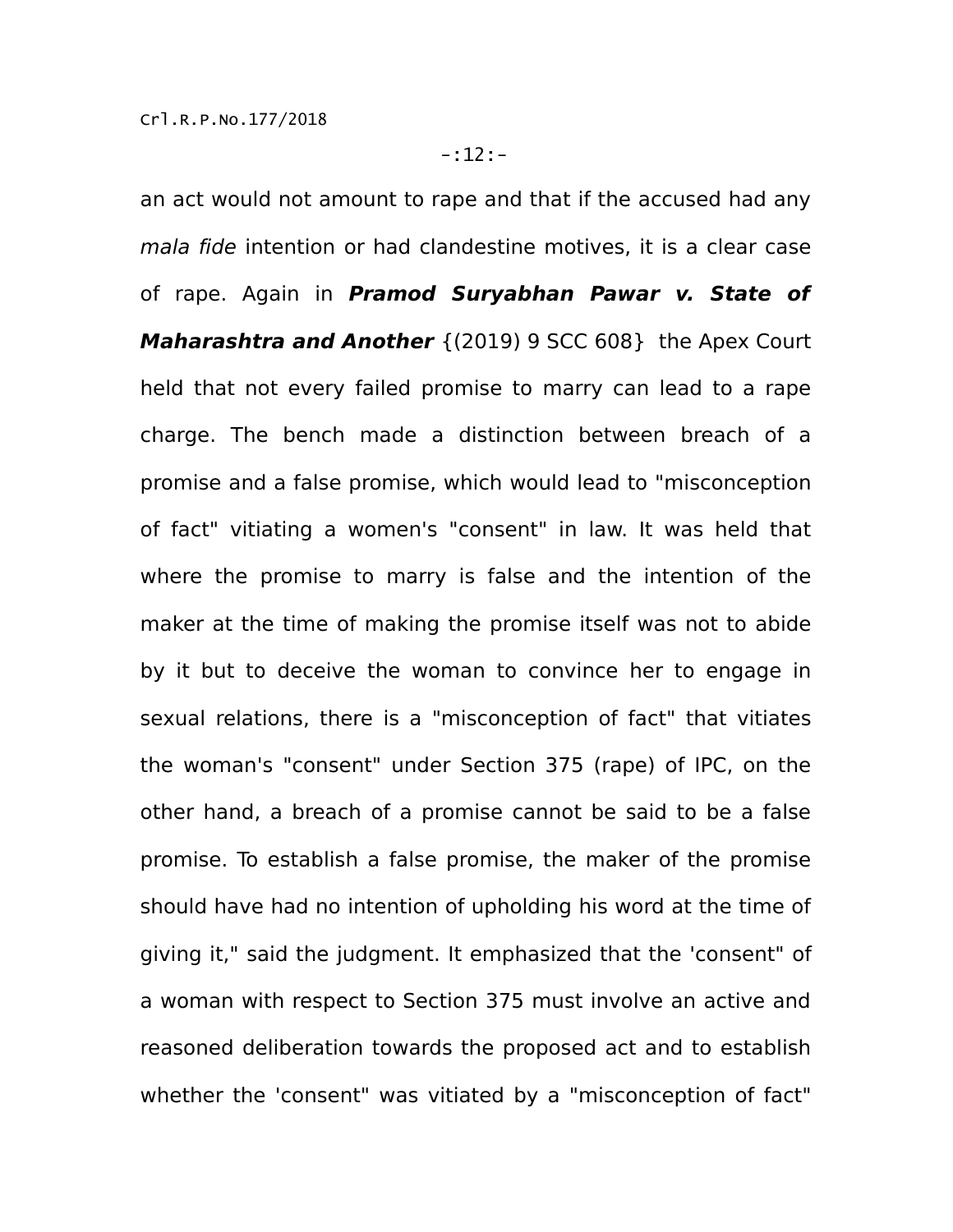arising out of a promise to marry, two propositions must be established, (i) the promise of marriage must have been a false promise, given in bad faith and with no intention of being adhered to at the time it was given. (ii) the false promise itself must be of immediate relevance, or bear a direct nexus to the woman's decision to engage in the sexual act. The Court added that an individual, who makes a reasoned choice to act after evaluating various alternative actions as well as the various possible consequences flowing from such action or inaction, consents to such action. Recently in **Sonu alias Subhash Kumar v. State of Uttar Pradesh** (AIR 2021 SC 1405), while quashing a charge sheet alleging an offence under Section 376 of IPC, the Apex Court observed that if there is no allegation to the effect that the promise to marry given to the victim was false at the inception, no offence of rape has been attracted.

14. The legal position which can be culled out from the judicial pronouncements referred above is that If a man retracts his promise to marry a woman, consensual sex they had would not constitute an offence of rape under Section 376 of the IPC unless it is established that the consent for such sexual act was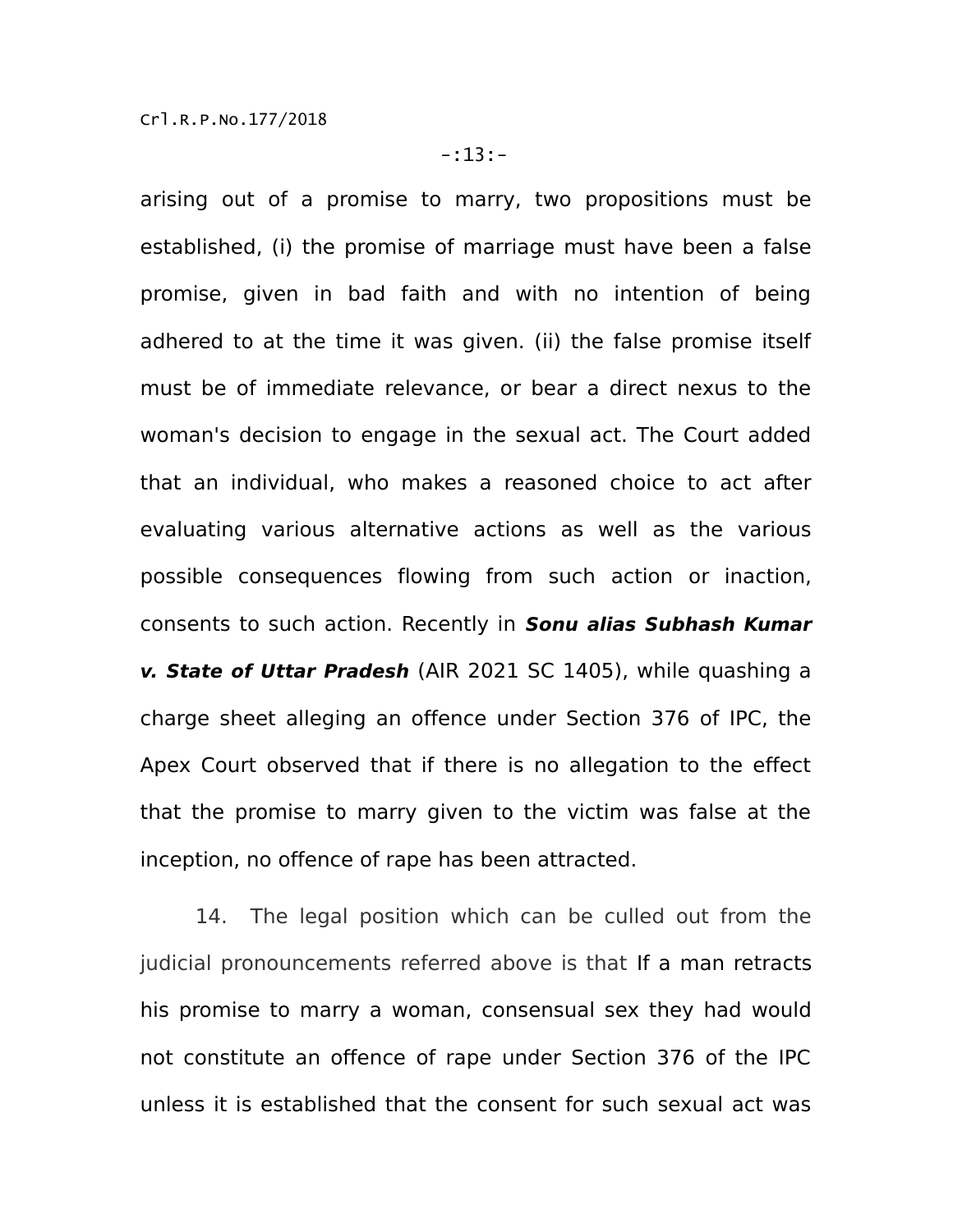obtained by him by giving false promise of marriage with no intention of being adhered to and that promise made was false to his knowledge. The prosecution must lead positive evidence to give rise to inference beyond reasonable doubt that accused had no intention to marry prosecutrix at all from the very inception.

15. Coming to the facts of the case, the evidence of PW1 would show that on the alleged date of the incident at odd hour, when the accused knocked at the door of her house, she opened it and let the accused in. She also stated that she switched on the light. According to her, thereafter he hugged and made her pregnant. She has no case that she raised alarm when he hugged her. It has also come out in evidence that she did not make any complaint regarding the said incident against the accused to anybody. She did not even disclose to PW2. There was unexplained delay of more than three months in lodging FIS. The evidence of PW2 would show that the house of the victim consists of a small hall and two small rooms which do not have doors. PW1 deposed that she and PW2 used to sleep together in a room. She further stated that PW2 knew when she switched on the light. These evidence of PWs 1 and 2 coupled with the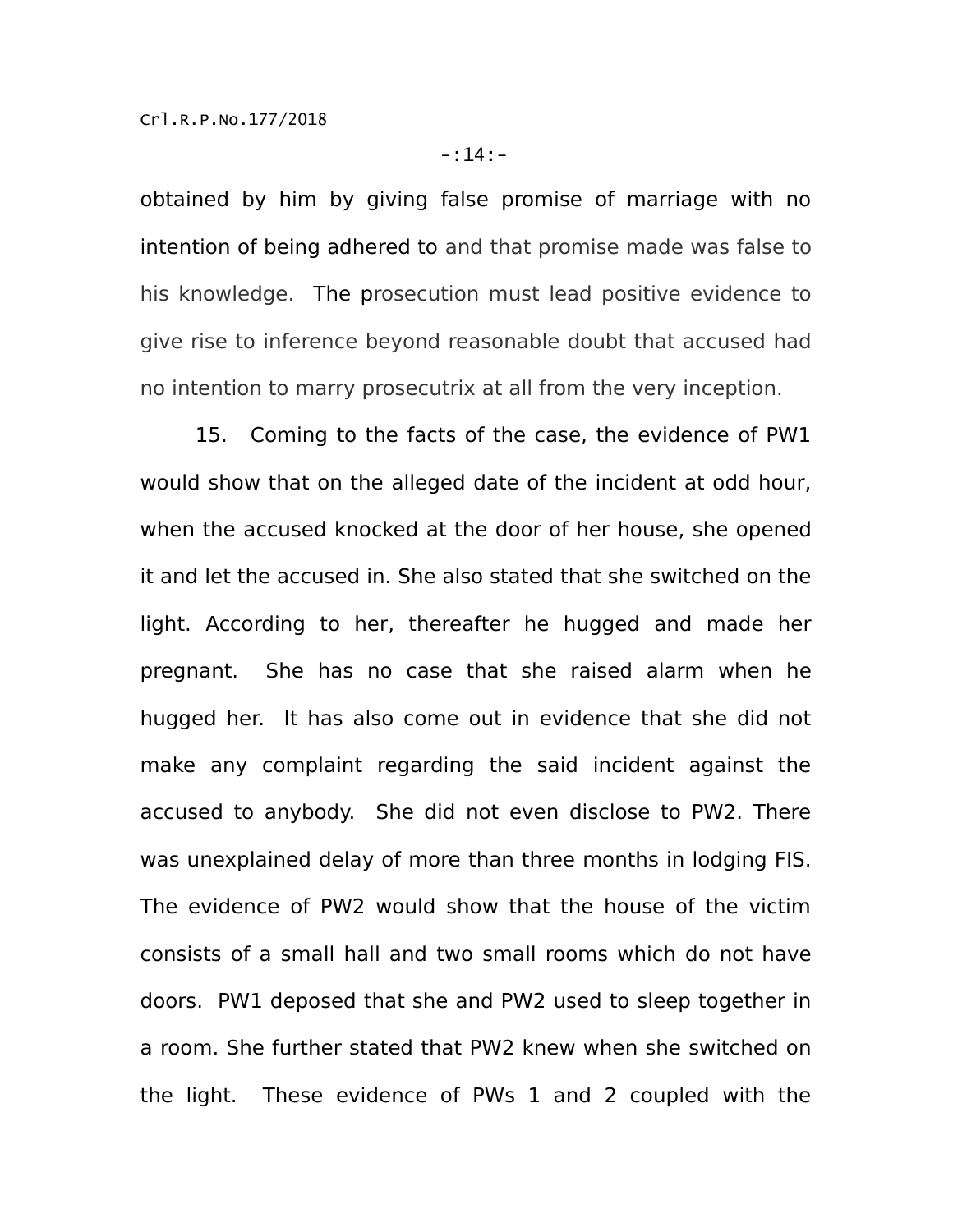attended circumstances clearly indicate that if at all there was sexual intercourse between the victim and the accused as alleged by the prosecution, it was a consensual one, that too with the knowledge of PW2. PW1 or PW2 has no case at all during evidence that PW1 subjected herself to sex, persuaded or believed by the promise of marriage given by the accused. Even in the FI statement, there was no such case. On the other hand, what was stated in the FI statement was that the accused seduced her though she protested his advances and after the intercourse, he told him not to reveal the incident to anyone and left the house with a promise to marry her. Thus, even according to the prosecution case, the promise of marriage was given after the alleged sexual act and not at the initial stage.

16. Considering the aforesaid evidence and facts and circumstances of the case in the light of the law laid down by the Apex Court in the aforesaid decisions, I am of the view that the Courts below have committed illegality in holding that the victim gave consent relying upon the false promise of the accused that he will marry her and, therefore, the consent given by her cannot be said to be a consent so as to excuse the accused for the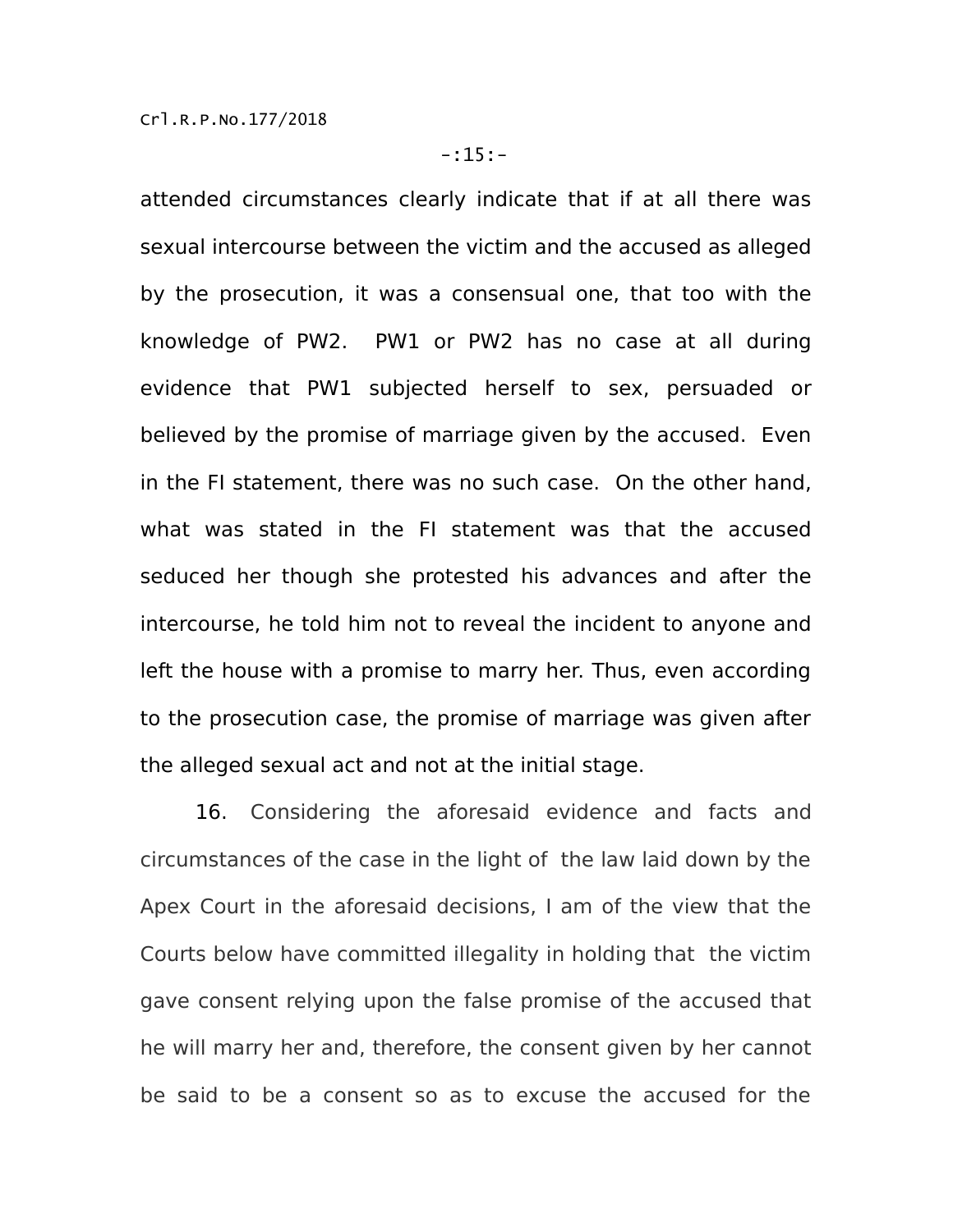# -:16:-

charge of rape as defined under Section 375 of the IPC.

17. It is true that the jurisdiction of a High Court in revision is severely restricted and it cannot embark upon reappreciation of evidence. However, if the findings in the judgments under revision have been arrived at by ignoring or excluding relevant materials, or by taking into consideration irrelevant/inadmissible materials, or the entire approach of the Court in dealing with the evidence is patently illegal, leading to the miscarriage of justice, nothing prevents the High Court from exercising such revisional powers. The powers u/s 397 r/w with S.401 of Cr.P.C. are inherent in nature to correct the judgments and the orders of the courts below which suffer from gross illegality or jurisdictional error. As stated already, there is absolutely no evidence to substantiate the basic ingredients constituting the offence of rape. Hence, I hold that this is a fit case where discretionary power vested with this Court u/s 397 r/w S.401 of Cr.P.C. could be exercised.

In the light of the above findings, the conviction and sentence passed by the courts below vide the impugned judgments are set aside. The revision petitioner is found not guilty of the offence charged against him and accordingly he is